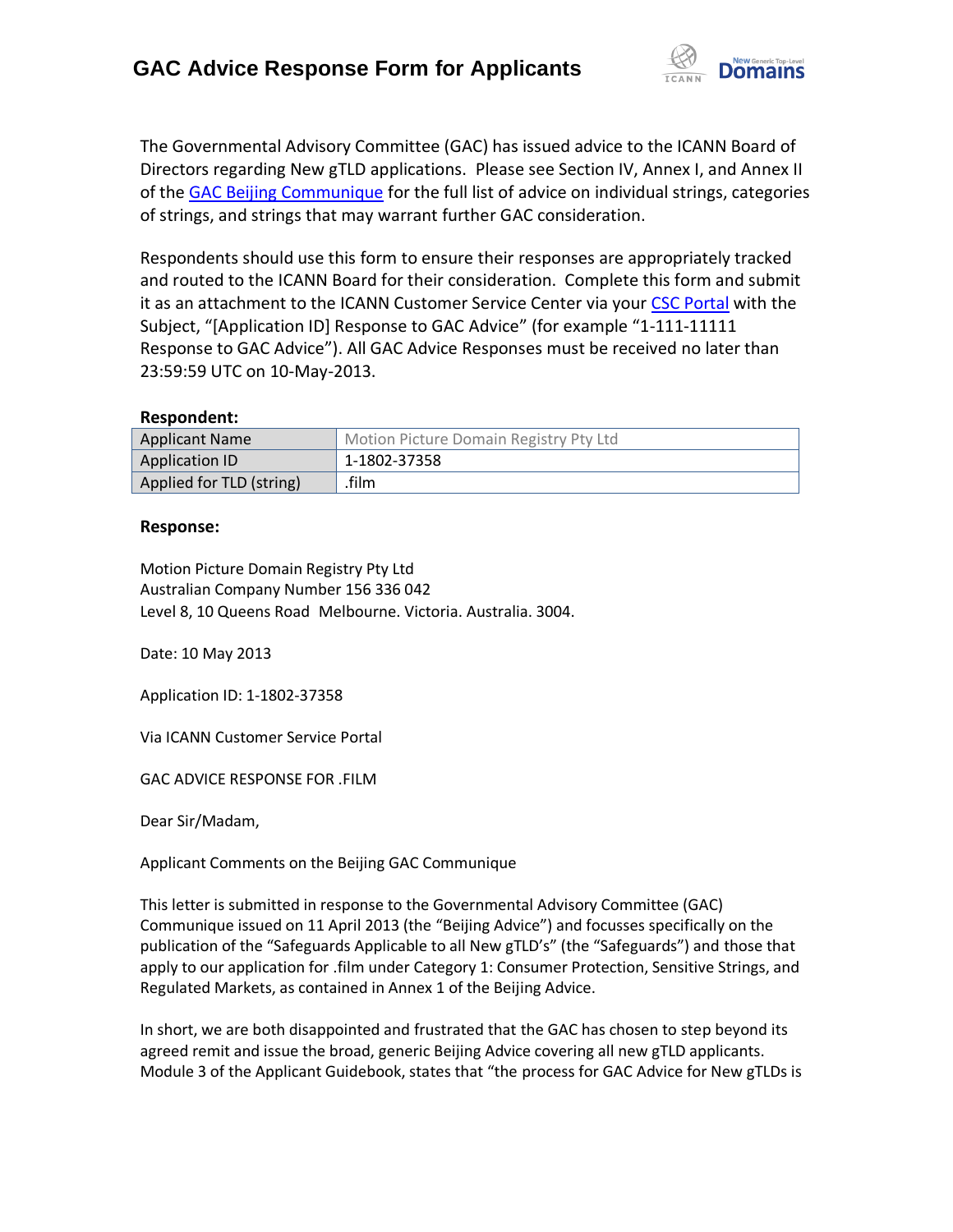

intended to address applications that are identified by governments to be problematic, e.g., that potentially violate national law or raise sensitivities."

We believe the provision of the Beijing Advice covering all new gTLD applications constitutes a material change to the scope and purpose of the Advice, which was to have been provided. We see no reason why the Beijing Advice was not confined to targeting specific applications as originally (and reasonably) expected.

We, and no doubt others, are understandably aggrieved at the continued shifting landscape, one which is quite outside the conditions under which our application was submitted.

That being the case, we are faced with a choice between a lesser of two evils. The new gTLD program has been subject to repeated and substantial delays and the present issue threatens to add to such by at least a further 3-6 months were the Beijing Advice to be rejected in whole or in part.

Conversely, to avoid delay, we are being asked to agree to provisions in the Registry Agreement ("RA") that appear at first instance to be both ill-defined and over broad. The RA itself now rather resembles a contract of adhesion – we are in the territory of take it or leave it. Faced with such, we have no option but to agree to the Safeguards in part as further described below.

However, we would flag that such agreement and response is made under severe duress.

### Safeguards

Provided below is further detail on the particular Safeguards and our anticipated adherence or otherwise.

### 1. WHOIS verification and checks

Any requests from the GAC for additional Safeguards regarding WHOIS should be addressed by the Board through the work being undertaken by the Expert Working Group on gTLD Directory Services. As this work will ultimately feed into a Board-initiated GNSO Policy Development Process (PDP) to serve as a foundation for the GNSO's creation of new consensus policies and requisite contract changes, this is the more appropriate mechanism for addressing the GAC on this issue. We do not consider it appropriate that the Board would acquiesce to this GAC request while fully aware that policy work on this very sensitive issue is currently underway and that the outcome will be enforced on successful new gTLD applicants through the Registry Agreement.

We would also note that the rationale underpinning this Safeguard is already adequately addressed by the WHOIS Accuracy Program Specification appended to the new Registrar Accreditation Agreement (RAA) that all Registrars are required to execute prior to selling any new gTLDs. Such requires detailed verification and checking of WHOIS data, making the Safeguard redundant. On this basis, we do not propose to agree to the application of such in relation to our TLD.

### 2. Mitigating abusive activity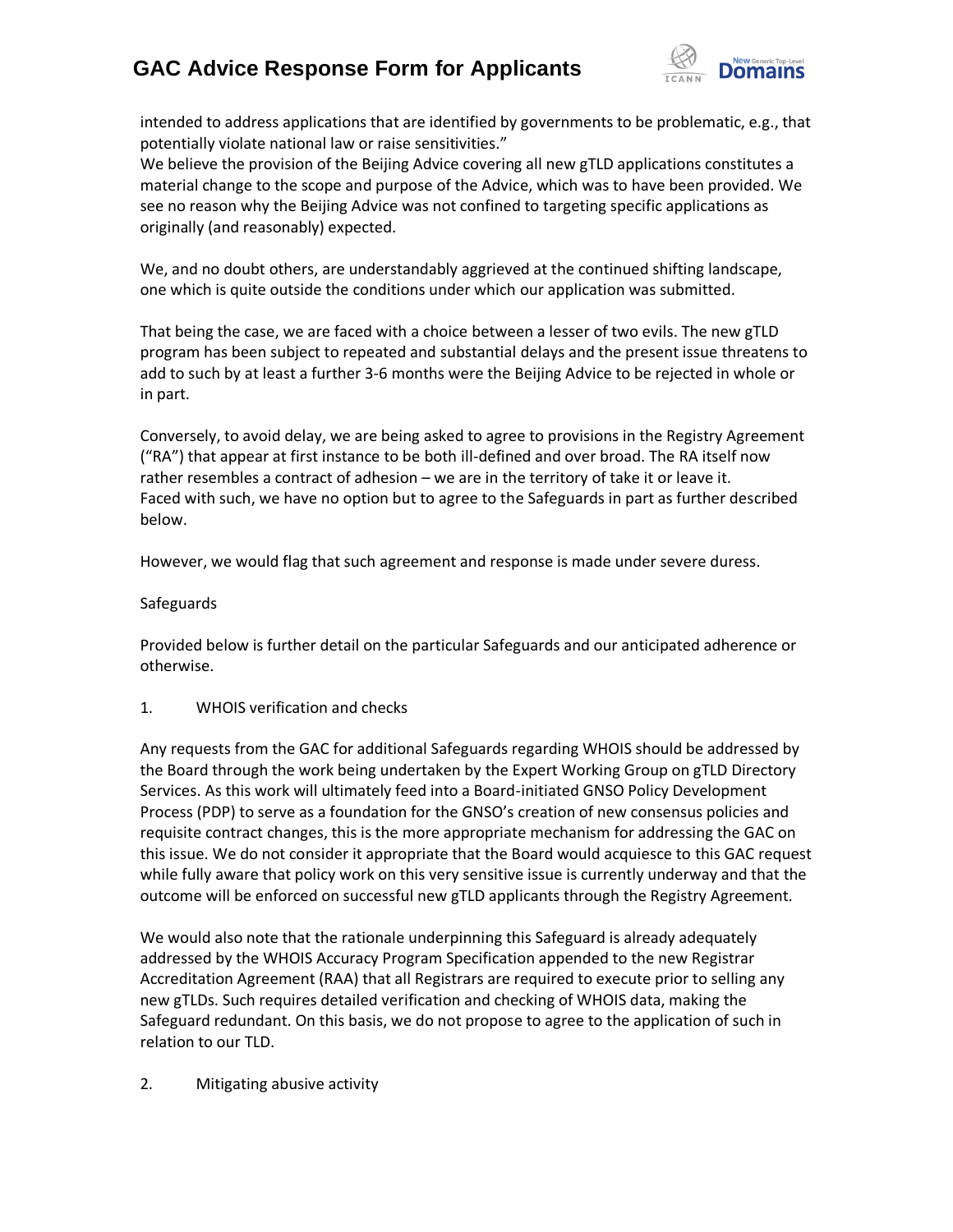

We agree to the application of such to our TLD.

3. Security Checks

.

We cannot agree to this Safeguard. Put bluntly, Registry Operators are not, and never have been charged with policing the internet, nor should they be

In addition, Registry Operators do not have the expertise to carry out the requested "technical analysis". Indeed, only a handful of expert companies globally might have such expertise and the cost of employing such would be prohibitive and again beyond the bounds by which our gTLD Application was submitted.

Quite apart from the above, the Safeguard contains sufficient elasticity of wording as to be rendered meaningless.

4. Documentation

In view of the comments above concerning Safeguards 1 and 3, this Safeguard is redundant.

5. Making and Handling Complaints

As a Registry Operator, we are already required under the terms of the RA to maintain a point of contact as stipulated in order to receive complaints of the type indicated.

We are willing to agree to the application of such to our TLD on the basis that it is acknowledged that the bar of complaint "handling" is met by our referring such to the appropriate authorities or third party arbiters

6. Consequences

.

We agree to the application of such to our TLD.

Category 1: Consumer Protection, Sensitive Strings, and Regulated Markets:

The premise of our .film application is to provide a new, unique and dedicated online space for the global film industry. The TLD .film has been listed in the GAC's Advice under the category of Intellectual Property.

We note the various Rights Protection Mechanisms (RPMs) we will be required to implement in accordance with Specification 7 of the Registry Agreement. Such RPMs include implementation of a Trademark Sunrise Period and a Trademark Claims Service. In addition, we will implement all determinations as a result of the Uniform Rapid Suspension process and Uniform Dispute Resolution Policy.

We believe that implementation of these mechanisms will adequately protect the Intellectual Property rights of others in the .film TLD. The adoption of additional safeguards to protect the Intellectual Property rights of others is thus unwarranted. Nonetheless, we agree to the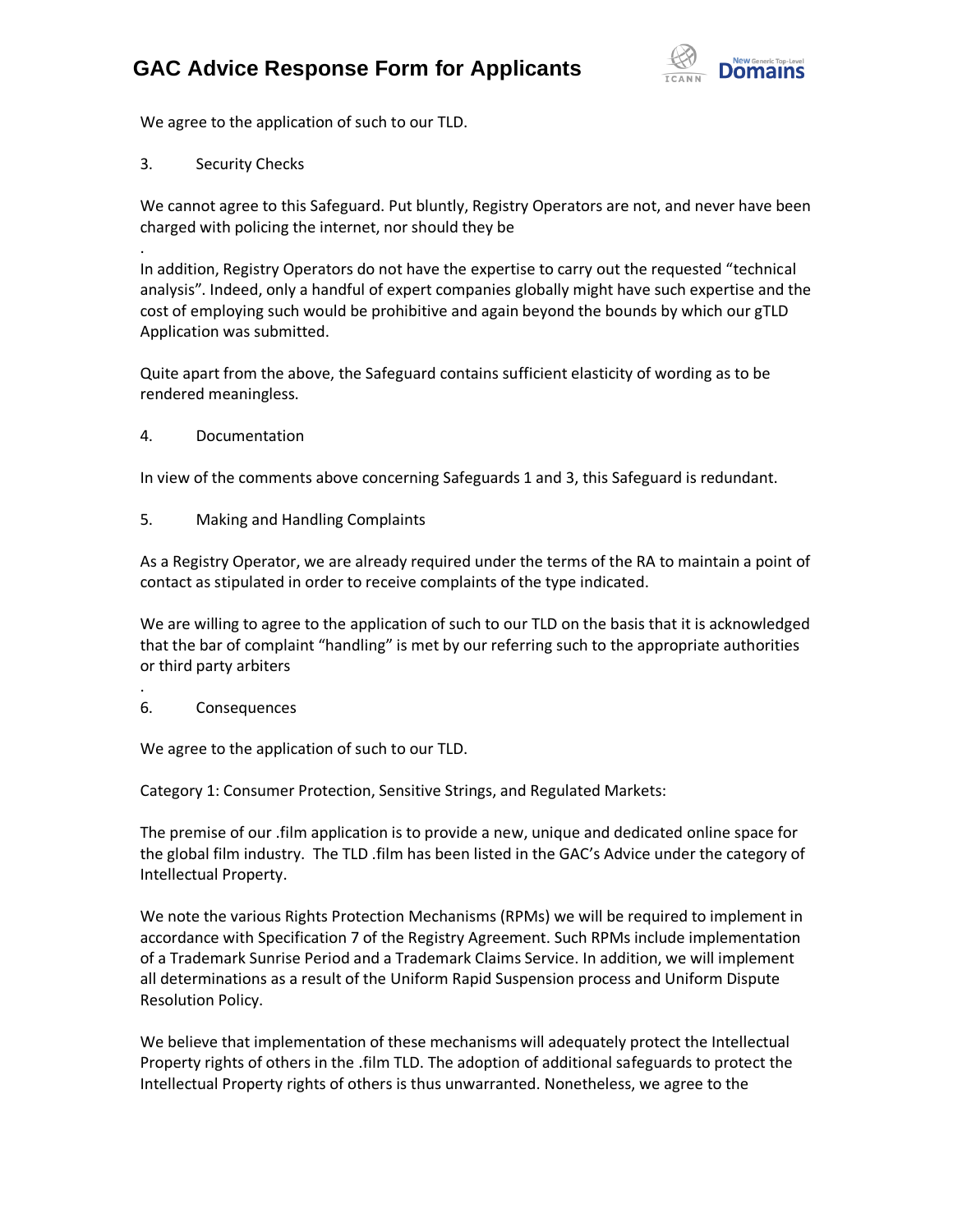

proposed Category 1 Safeguards outlined in the GAC Advice with some caveats. We therefore provide the following responses:

### 1. Acceptable Use Policy

We agree to include in our acceptable use policy wording to the effect of "... registrants comply with all applicable laws, including those that relate to privacy, data collection and consumer protection."

We have reservations about agreeing to the remainder of this Safeguard as we believe it reaches beyond the scope of what, we, as a registry operator primarily targeting registrants from the film industry would be able to do with regard to the operation of the TLD. Therefore we do not agree to include in our acceptable use policy that registrants comply with applicable law relating to "… fair lending, debt collection, organic farming, disclosure of data and financial disclosures."

### 2. Notification of the Acceptable Use Policy

We agree to require registrars at the time of registration to notify registrants of this requirement.

### 3. Health and financial data

We do not believe this Safeguard to be applicable to .film as our intended registrants will not be in the business of collecting and maintaining sensitive health and financial data.

4. Mitigating risks of fraudulent, and other illegal, activities

We note that no regulatory body exists for the global film industry. The requirement to establish a working relationship with a regulatory body is based on the incorrect assumption that such a relationship would function to protect the Intellectual Property rights of others. The Intellectual Property rights that are to be protected exist beyond the scope of a regulatory body's functions, and are already adequately protected by various ICANN mandated RPMs and national Intellectual Property protection regimes.

5. Single point of contact

We agree to require the registrant, at the time of registration, to nominate a point of contact that must be kept-up-to-date, to ensure the registrant can be contacted regarding notification of complaints or reports of registration abuse. However, we note that no regulatory body exists for the global film industry, which invalidates the requirement for the registrant's provision of contact details of such a body.

### Registry Agreement

In light of the above, the key question to be considered is how the Safeguards might be incorporated into the RA. At all costs, we must avoid any further delay, including another round of public comments on the inclusion of new text in the RA.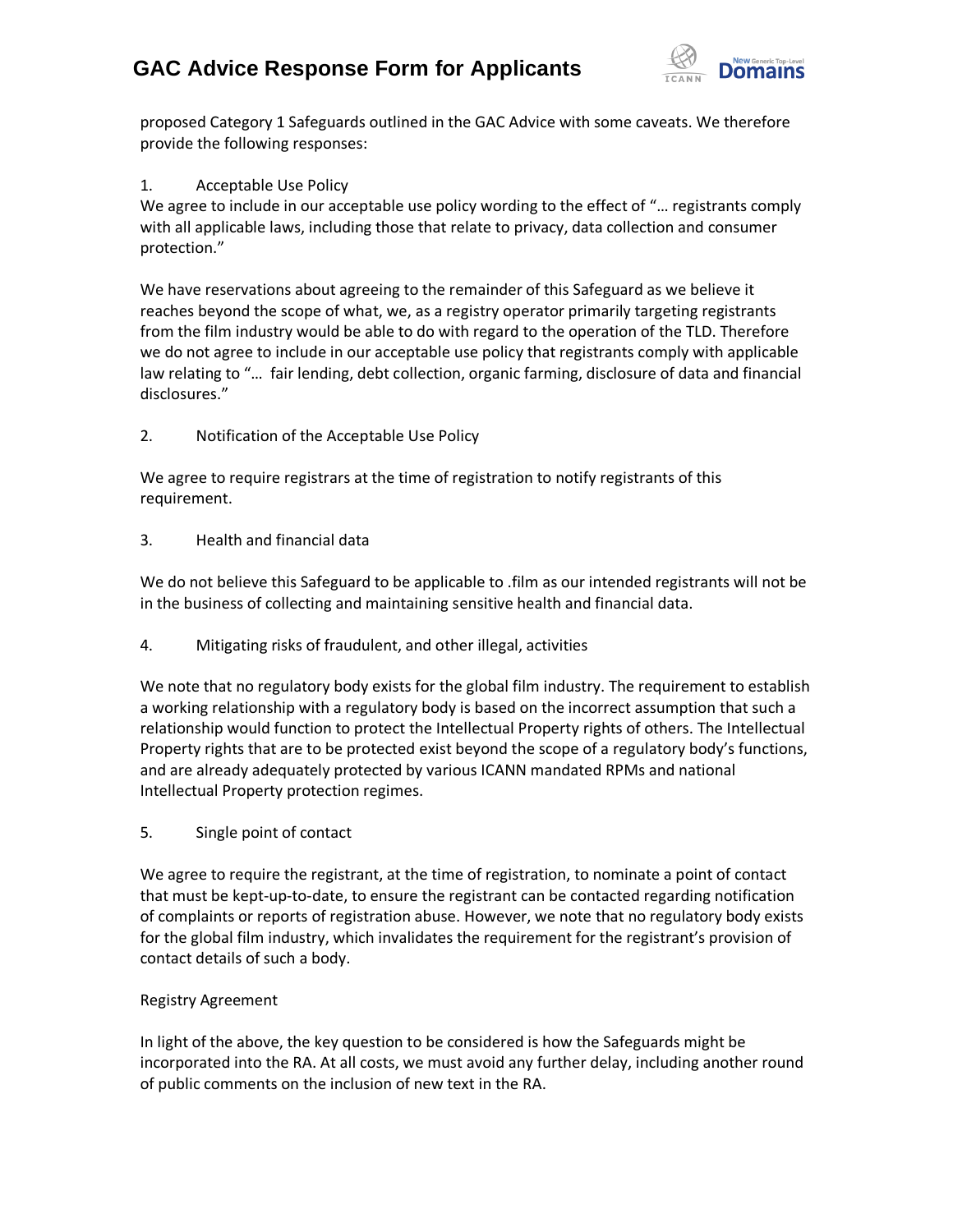

We have considered at length how to achieve such and would respectfully submit that consideration be given to the utilisation of the Public Interest Specification at Appendix 11 of the RA.

Whilst to do so risks the potential for frivolous third party complaints regarding such, it would afford us the opportunity to agree to those Safeguards we are able to and which are not covered elsewhere, whilst avoiding a further round of public comments and the attendant delay.

If ICANN were so minded, we would be willing to consider wording of the following order:

"Registry Operator will adhere to the following "Safeguards Applicable to all New gTLD's" as defined by the Governmental Advisory Committee in Annex 1 to its communique dated 11 April 2013:

- Safeguard 2
- Safeguard 5
- Safeguard 6

Having explained above that Safeguards 1 and 4 are redundant, such would mean that adherence only to Safeguard 3 is not agreed on the basis of what we consider to be eminently reasonable arguments above.

With regard to Safeguards applicable to Category 1 we would be willing to consider wording of the following order:

"Registry Operator will adhere to the following Safeguards applicable to Category 1 as defined by the Governmental Advisory Committee in Annex 1 of its communique dated 11 April 2013:

- Safeguard 1 (as amended)
- Safeguard 2
- Safeguard 5 (as amended)

As explained above Safeguards 3 and 4 are not agreed on the basis that they are not applicable to the TLD.

We trust that the above middle ground will be acceptable to you and once again respectfully request that paramount in this instance be the avoidance of any further delay.

Yours faithfully

Simon Delzoppo For and on behalf of Motion Picture Domain Registry Pty Ltd Date:10th May 2013

Adrian Kinderis For and on behalf of